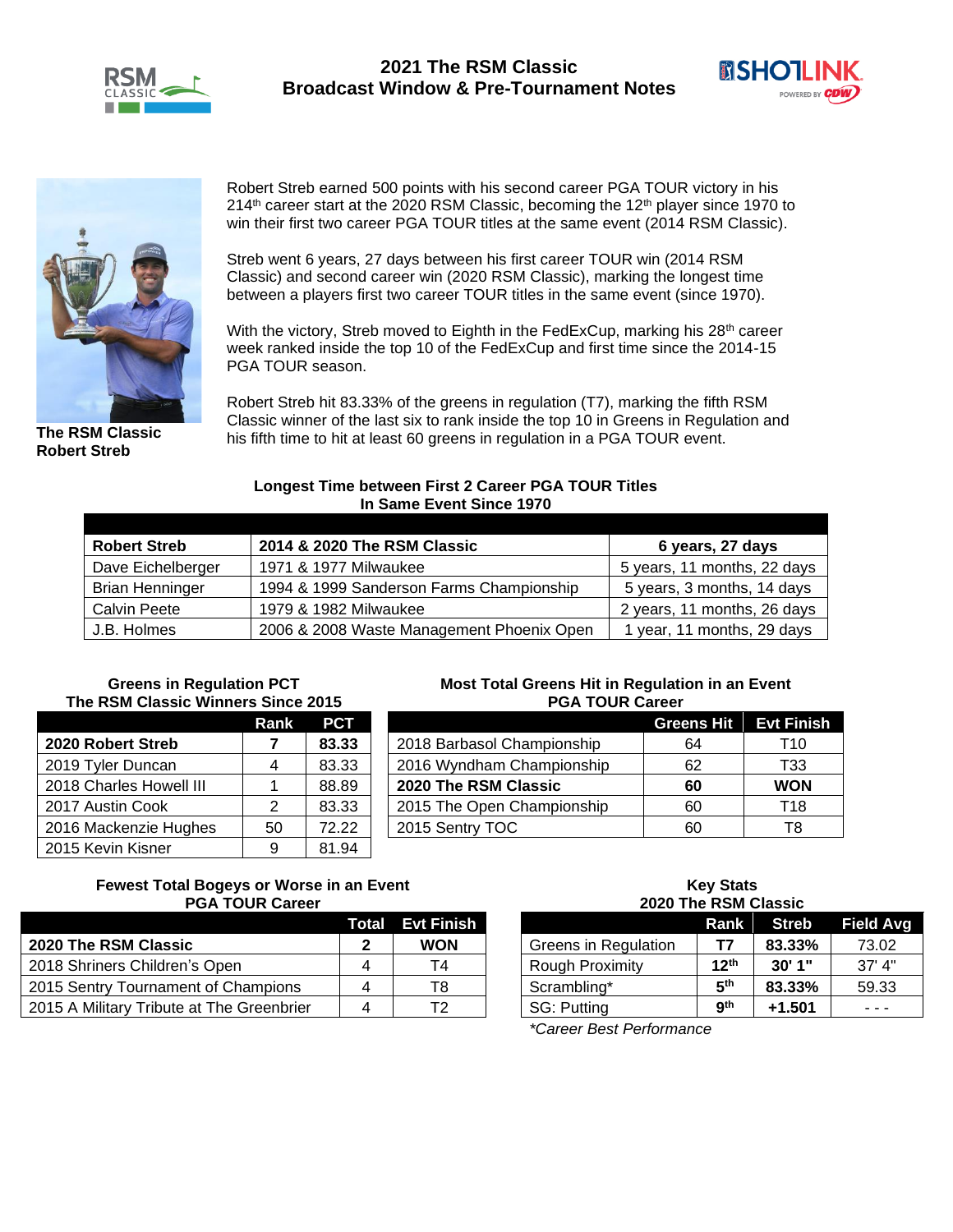



# **Course & Hole Statistics Sea Island Resort (Seaside)**

- **283.6** Had the ninth shortest Driving Distance All Drives average of any course last season
- **26.29%** Last season, **1,049** of 3,990 (26.29%) of the drives were over 300 yards at the Seaside course, ranking as the seventh lowest Driving Pct. Over 300+ of any course on TOUR
- **7,005** Total yardage of the par 70 layout of the Seaside course, marking the third shortest course on TOUR last season
- **88.55%** The field hit 88.55% of the Greens in Regulation on the Seaside course from inside 125 yards in 2020, marking the easiest greens to hit on TOUR from 125 and in last season.
- **57.92%** Players averaged 57.92% on saves out of greenside bunkers at the Seaside course last season, marking the third highest sand save percentage out of greenside bunkers of any course during the 2020-21 PGA TOUR season
- **34.19%** Last season, the field made 34.19% of putts from 10-15 feet on the Seaside course, marking the second-best putt make percentage of any course
- **8.35%** Last season, the field made 8.35% of putts from outside 20 feet on the Seaside course, marking the fifth best putt make percentage of any course
- **77' 10"** The field averaged 77' 10" of putts made per round on the Seaside course in 2020, marking the fourth most average feet of putts made of any course last season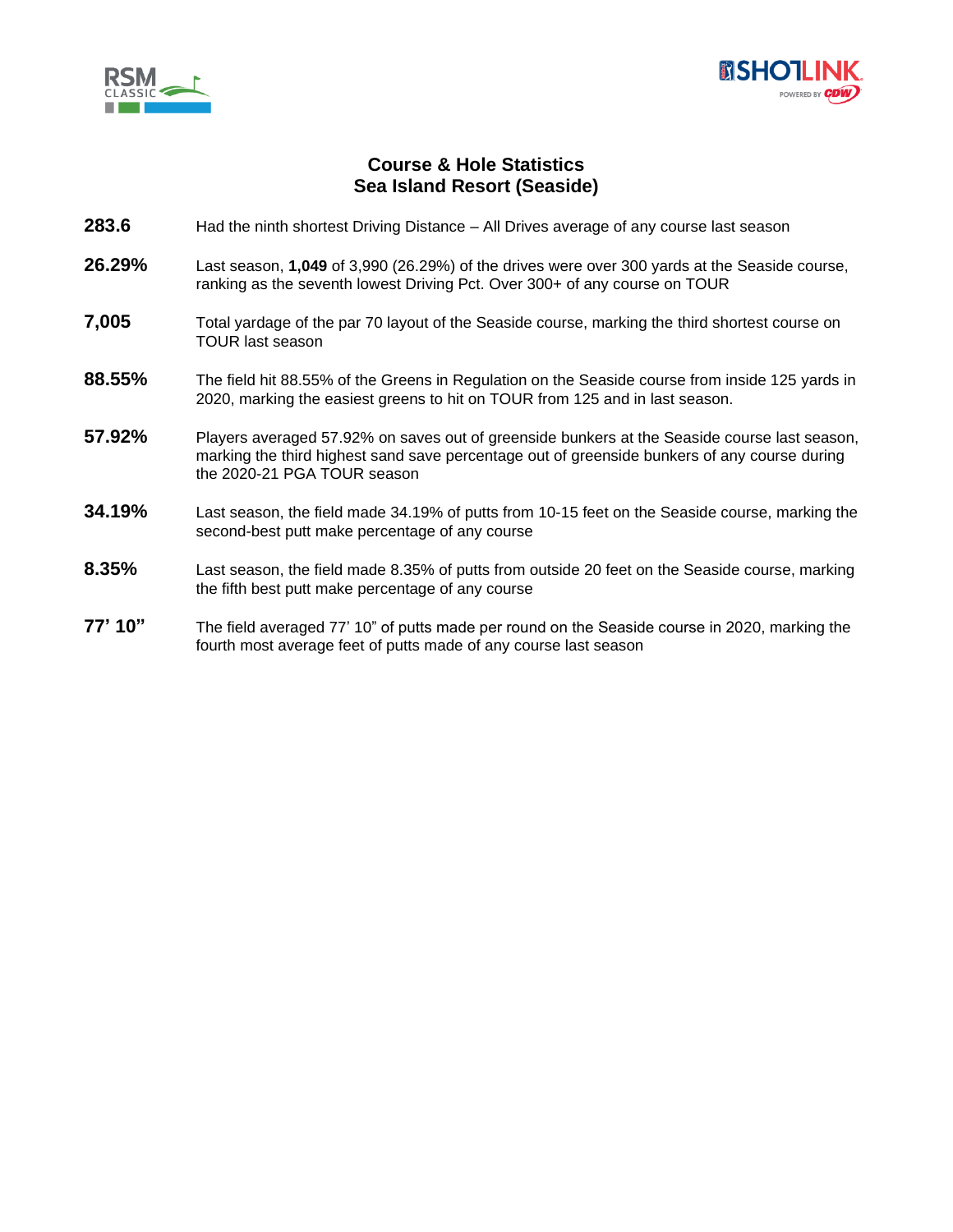



#### **Seaside Course Driving Distance - All Drives Ranks PGA TOUR Since 2010**

|             | <b>Rank on TOUR</b>      | <b>Distance</b> |  |
|-------------|--------------------------|-----------------|--|
| Last Season | 9 <sup>th</sup> Shortest | 283.6           |  |
| 2019-2020   | 3rd Shortest             | 274.4           |  |
| 2018-19     | 4 <sup>th</sup> Shortest | 274.5           |  |
| 2017-18     | 6 <sup>th</sup> Shortest | 278.8           |  |
| 2016-17     | 7 <sup>th</sup> Shortest | 277.3           |  |
| 2015-16     | 3rd Shortest             | 273.3           |  |
| 2014-15     | 7 <sup>th</sup> Shortest | 276.4           |  |
| 2013-14     | 4 <sup>th</sup> Shortest | 271.3           |  |
| 2012        | 6 <sup>th</sup> Shortest | 273.6           |  |
| 2011        | 6 <sup>th</sup> Shortest | 272.6           |  |
| 2010        | 7 <sup>th</sup> Shortest | 273.7           |  |

## **Shortest Courses PGA TOUR Last Season**

|                             | Par | Yds   |
|-----------------------------|-----|-------|
| Port Royal Golf Course      | 71  | 6,828 |
| <b>TPC River Highlands</b>  | 70  | 6,841 |
| Sea Island Resort (Seaside) | 70  | 7,005 |
| El Camaleon Golf Club       | 71  | 7,017 |
| Spyglass Hill Golf Course   | 72  | 7.041 |

## **Easiest Greens to Hit Inside 125 Yards PGA TOUR Last Season**

|                              | <b>PCT</b> |                      |
|------------------------------|------------|----------------------|
| Sea Island Resort (Seaside)  | 88.55      | Pebble Beach         |
| <b>Waialae Country Club</b>  | 88.35      | Sea Island Ro        |
| Plantation Course at Kapalua | 88.17      | PGA WEST (           |
| Sedgefield Country Club      | 87.92      | <b>Plantation Co</b> |
| <b>TPC Craig Ranch</b>       | 87.86      | Keene Trace          |

# **Highest Putting PCT. From 10' to 15' PGA TOUR Last Season**

|                                 | PCT   |
|---------------------------------|-------|
| <b>Sherwood Country Club</b>    | 35.72 |
| Sea Island Resort (Seaside)     | 34.19 |
| <b>Shadow Creek Golf Course</b> | 32.9  |
| <b>TPC Southwind</b>            | 32.78 |
| <b>Caves Valley Golf Club</b>   | 32.75 |
| Muirfield Village Golf Club     | 32.75 |

## **Seaside Course Driving Pct. Over 300+ Yds Ranks PGA TOUR Since 2010**

|                    | <b>Rank on TOUR</b>    | <b>PCT</b> |
|--------------------|------------------------|------------|
| <b>Last Season</b> | 7 <sup>th</sup> Lowest | 26.29      |
| 2019-2020          | 2 <sup>nd</sup> Lowest | 11.13      |
| 2018-19            | 3rd Lowest             | 13.62      |
| 2017-18            | 6 <sup>th</sup> Lowest | 18.56      |
| 2016-17            | 5 <sup>th</sup> Lowest | 14.87      |
| 2015-16            | 3rd Lowest             | 11.03      |
| 2014-15            | 7 <sup>th</sup> Lowest | 12.12      |
| 2013-14            | 3rd Lowest             | 8.63       |
| 2012               | 5 <sup>th</sup> Lowest | 8.76       |
| 2011               | 4 <sup>th</sup> Lowest | 10.05      |
| 2010               | 5 <sup>th</sup> Lowest | 9.36       |

## **Easiest Greens to Hit PGA TOUR Last Season**

|                                     | <b>PCT</b> |
|-------------------------------------|------------|
| <b>Plantation Course at Kapalua</b> | 78.84      |
| <b>TPC Summerlin</b>                | 75.6       |
| Sea Island Resort (Seaside)         | 74.85      |
| <b>Waialae Country Club</b>         | 73.21      |
| Sedgefield Country Club             | 72.84      |

#### **Closest Rough Proximity PGA TOUR Last Season**

|                              | Avq      |
|------------------------------|----------|
| Pebble Beach Golf Links      | 36' 11"  |
| Sea Island Resort (Seaside)  | 37' 4''  |
| PGA WEST (Stadium)           | 37' 8''  |
| Plantation Course at Kapalua | $37'$ 9" |
| Keene Trace Golf Club        | 39'7''   |
|                              |          |

#### **Easiest Greenside Bunkers PGA TOUR Last Season**

|                              | PCT   |
|------------------------------|-------|
| <b>Colonial Country Club</b> | 61.76 |
| <b>TPC Southwind</b>         | 59.94 |
| Sea Island Resort (Seaside)  | 57.92 |
| East Lake Golf Club          | 57.69 |
|                              |       |

## **Highest Avg. Feet of Putts Made PGA TOUR Last Season**

|                                | Ft Made / Rd |
|--------------------------------|--------------|
| Winged Foot Golf Club          | 80' 8"       |
| Torrey Pines (South) - US Open | $80'$ 4"     |
| <b>Sherwood Country Club</b>   | 78' 4"       |
| Sea Island Resort (Seaside)    | 77' 10"      |
| Caves Valley Golf Club         | 77' 6"       |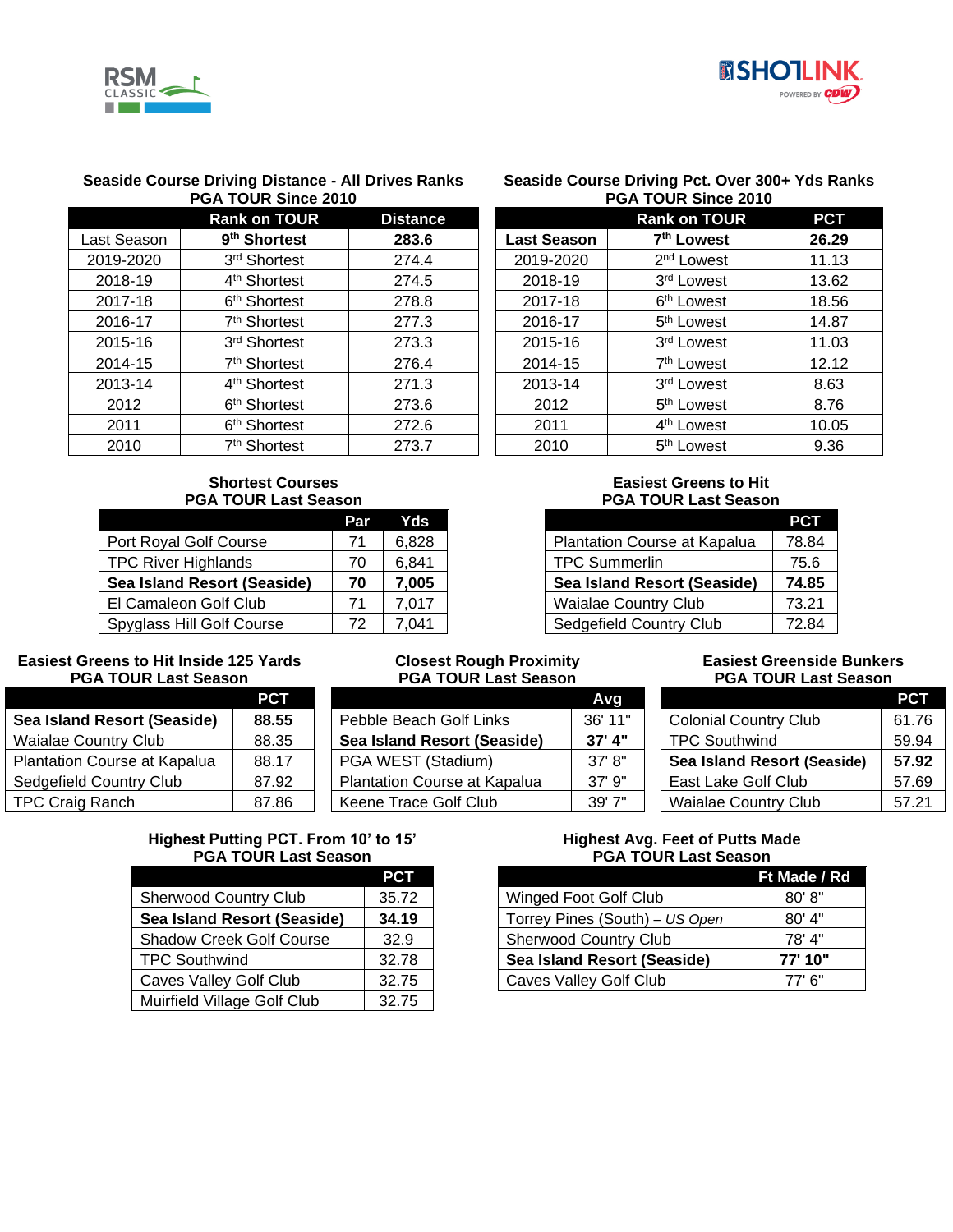



# **FedExCup Notes**

- **5** Since the beginning of the wrap-around schedule in the 2013-14 PGA TOUR season, five of the eight winners of the RSM Classic entered the new calendar year inside of the top five of the FedExCup standings.
- **4** Four of the eight winners qualified for the season ending, TOUR Championship and all eight have finished 60<sup>th</sup> or better in the FedExCup standings.
- **1,152** Since the start of the 2013-14 season, Kevin Kisner has earned 1,152 FedExCup points at the RSM Classic, marking the most of any player.
- **2** Max Homa & Maverick McNealy are the only players who have ranked inside the FedExCup Top 10 in all eight weeks this season.

| THE NOW CROSIC CHAMPIONS SHICE 2013 |                           |                  |  |
|-------------------------------------|---------------------------|------------------|--|
|                                     | Rank after RSM FEC Finish |                  |  |
| 2020 Robert Streb                   | 8 <sup>th</sup>           | 60 <sup>th</sup> |  |
| 2019 Tyler Duncan                   | 11 <sup>th</sup>          | 40 <sup>th</sup> |  |
| 2018 Charles Howell III             | 1 <sup>st</sup>           | 28 <sup>th</sup> |  |
| 2017 Austin Cook                    | 3 <sup>rd</sup>           | 38 <sup>th</sup> |  |
| 2016 Mackenzie Hughes               | 4 <sup>th</sup>           | 36 <sup>th</sup> |  |
| 2015 Kevin Kisner                   | 1 <sup>st</sup>           | 23 <sup>rd</sup> |  |
| 2014 Robert Streb                   | 1 <sup>st</sup>           | 18 <sup>th</sup> |  |
| 2013 Chris Kirk                     | 4 <sup>th</sup>           | 2 <sub>nd</sub>  |  |

#### **FedExCup Finishes The RSM Classic Champions Since 2013**

# **Most FedExCup Points The RSM Classic Since 2013**

|                     | Total |
|---------------------|-------|
| Kisner, Kevin       | 1,152 |
| Streb, Robert       | 1,070 |
| Kirk, Chris         | 822   |
| Howell III, Charles | 683   |
| Simpson, Webb       | 634   |

#### **Most Weeks Ranked Inside Top 10 of FedExCup PGA TOUR This Season**

|                         | # of Weeks |
|-------------------------|------------|
| Max Homa                |            |
| <b>Maverick McNealy</b> |            |
| Sam Burns               |            |
| Sungjae Im              |            |
| <b>Matthew Wolff</b>    |            |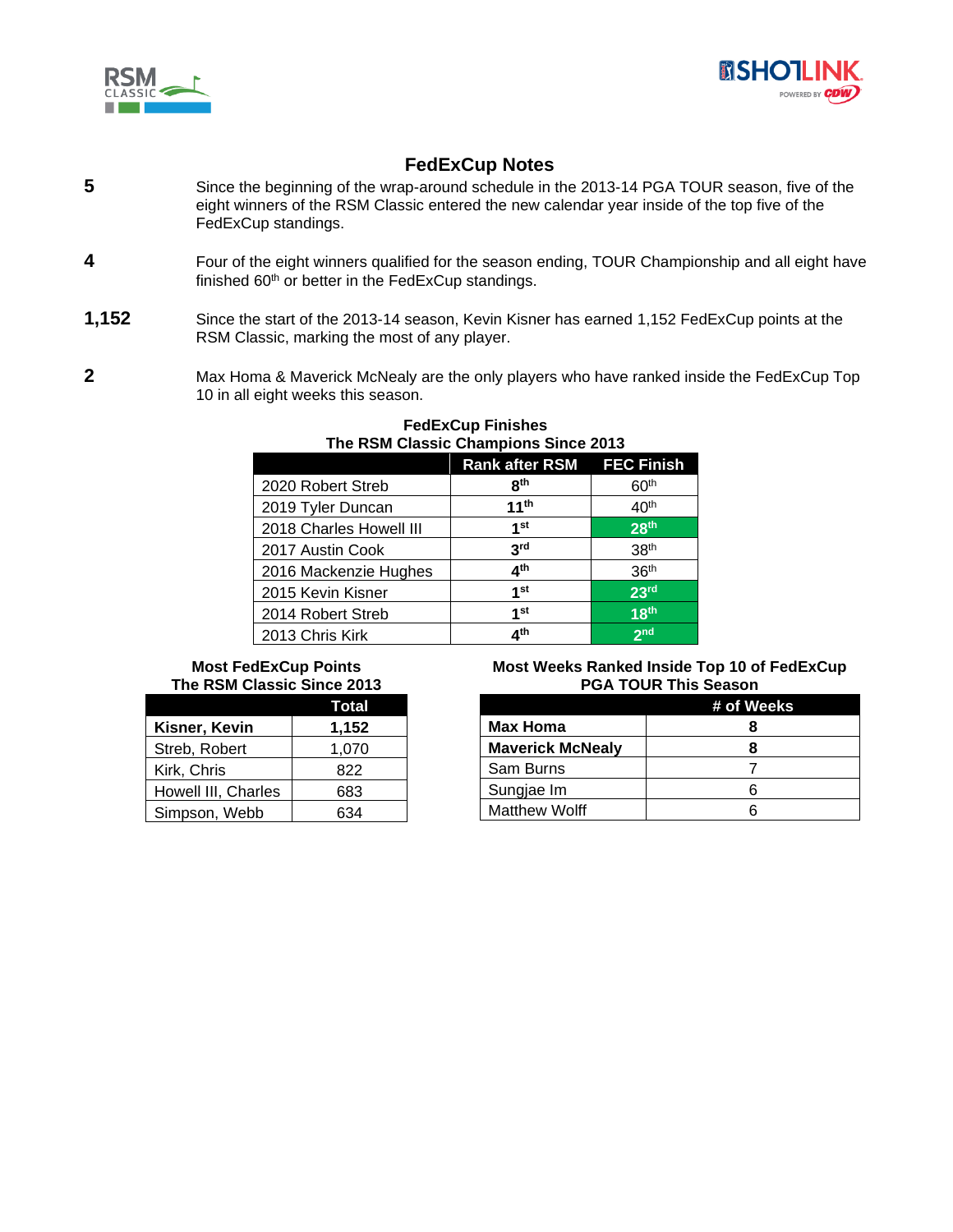



# **Past Champions Stats**

# **6** Six of the 11 winners of The RSM Classic have been first-time winners *(last: Tyler Duncan, 2019)*

- **8,10,9** Eight of the 11 RSM Classic winners have been inside the top 10 on the leaderboard after the opening round, 10 of the 11 winners have been inside the top 10 after 36-holes and nine of the 11 winners have been inside the top 10 after 54-holes.
- **3** Consecutive playoffs at the RSM Classic, the last time there were four was at the TOUR Championship from 1988 to 1991
- **54%** 54% (6 of 11) of the winners of this event have been decided by a playoff. Since 2010, The RSM Classic has the most playoffs of any stroke-play event on TOUR
- **89.29%** Tyler Duncan (2019) hit 89.29% of his fairways (50 of 56) for the week en route to victory, marking the best Driving Accuracy Percentage of any RSM Classic winner. The last four out of five winners of this event have ranked 12th or better in Driving Accuracy.
- **4** The last four winners at The RSM Classic have ranked inside the top-10 in Greens in Regulation compared to just one of the first six winners at this event
- **1** In 2019, Tyler Duncan was the first RSM Classic winner to play the first three rounds of this event bogey-free.

#### **First-Time PGA TOUR Winners The RSM Classic**

|                     | Year |  |
|---------------------|------|--|
| <b>Tyler Duncan</b> | 2019 |  |
| <b>Austin Cook</b>  | 2017 |  |
| Mackenzie Hughes    | 2016 |  |
| Kevin Kisner        | 2015 |  |
| <b>Robert Streb</b> | 2014 |  |
| <b>Tommy Gainey</b> | 2012 |  |

## **Inside Top 10 of Leaderboard After Each Rd The RSM Classic Winners**

#### **Most Wins Decided by Playoffs PGA TOUR Since 2010**

**The RSM Classic 6 Travelers Champ. 5** RBC Heritage 15 **The Memorial Tourn. 5** WM Phoenix Open | 5

**Total**

|                          | # of Winners |  |
|--------------------------|--------------|--|
| After Rd 1               |              |  |
| After 36-Holes           | 10           |  |
| After 54-Holes           |              |  |
| *6 Wins Decided Playoffs |              |  |

# **Greens in Regulation PCT The RSM Classic Winners**

|                         | Rank | <b>PCT</b> |
|-------------------------|------|------------|
| 2020 Robert Streb       | T7   | 83.33      |
| 2019 Tyler Duncan       | 4    | 83.33      |
| 2018 Charles Howell III | 1    | 88.89      |
| 2017 Austin Cook        | 2    | 83.33      |
| 2016 Mackenzie Hughes   | 50   | 72.22      |
| 2015 Kevin Kisner       | 9    | 81.94      |
| 2014 Robert Streb       | 47   | 73.61      |
| 2013 Chris Kirk         | 15   | 76.39      |
| 2012 Tommy Gainey       | 23   | 79.17      |
| 2011 Ben Crane          | 26   | 76.39      |
| 2010 Heath Slocum       | 7    | 81.94      |

## **Driving Accuracy PCT The RSM Classic Winners**

|                         | Rank | <b>PCT</b> |
|-------------------------|------|------------|
| 2020 Robert Streb       | T36  | 71.43      |
| 2019 Tyler Duncan       | 6    | 89.29      |
| 2018 Charles Howell III | 12   | 83.93      |
| 2017 Austin Cook        | 4    | 85.71      |
| 2016 Mackenzie Hughes   | 11   | 78.57      |
| 2015 Kevin Kisner       | 17   | 78.57      |
| 2014 Robert Streb       | 25   | 73.21      |
| 2013 Chris Kirk         | 41   | 67.86      |
| 2012 Tommy Gainey       | 33   | 71.43      |
| 2011 Ben Crane          | 58   | 64.29      |
| 2010 Heath Slocum       | 4    | 80.36      |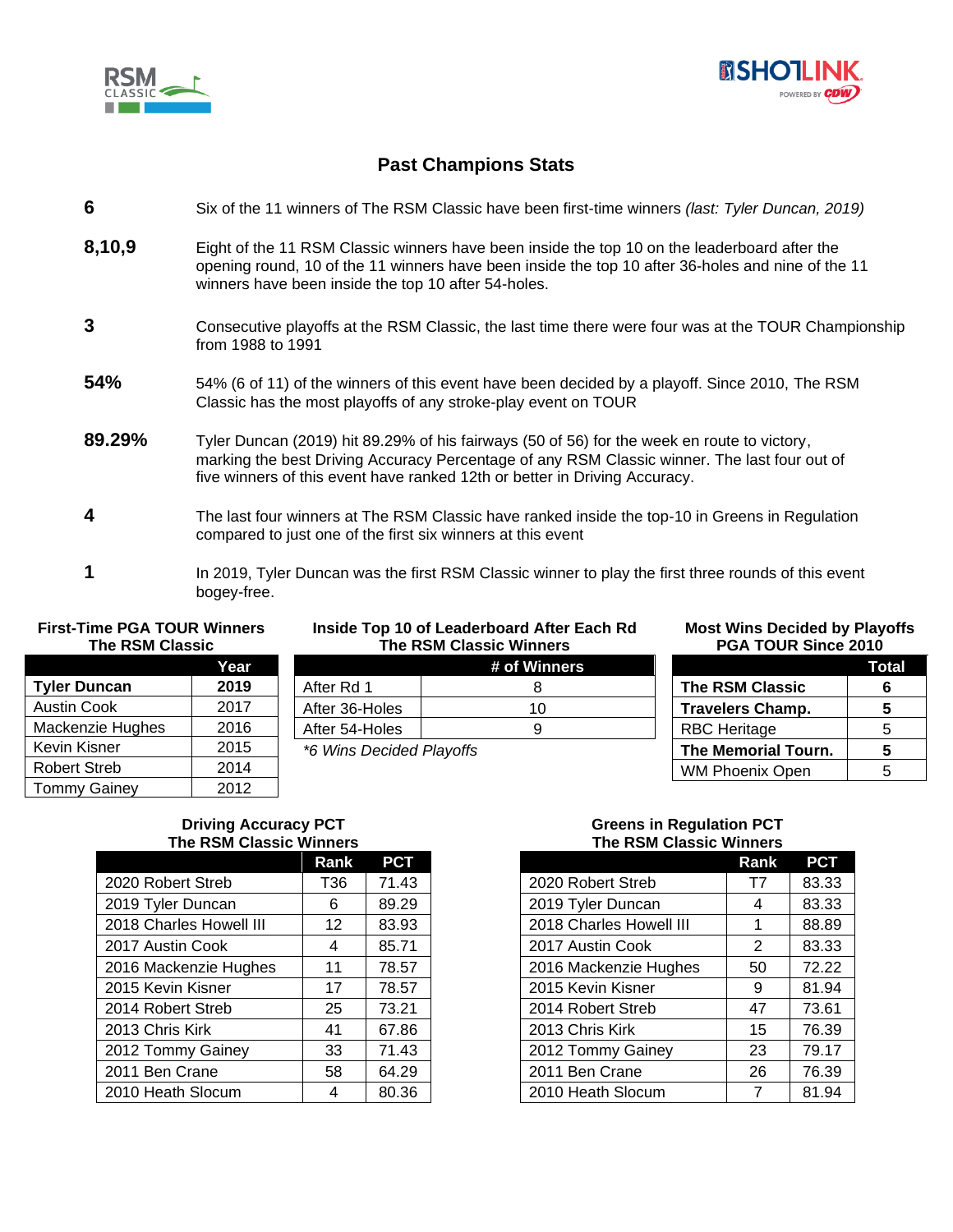



# **Broadcast Window Notes 2021 The RSM Classic** *(featured groups)*

# **Max Homa**

Max Homa enters the week ranked 5<sup>th</sup> in the FedExCup on the strength of his season-opening victory at the Fortinet Championship. Homa is set to make his

## **Fast Facts on Max Homa:**

- **3** The RSM Classic is one of three events where Max has three or more starts and is yet to make the cut
- **1** Only player inside top-15 in all Strokes Gained categories en route to winning the Fortinet Championship
- **2** Max Homa & Maverick McNealy are the only players who have ranked inside the FedExCup Top 10 in all eight weeks this season

#### **Events with 3+ Starts Failing to Make Cut PGA TOUR Career**

|                               | <b>Starts</b> |
|-------------------------------|---------------|
| <b>Travelers Championship</b> |               |
| <b>The RSM Classic</b>        |               |
| U.S. Open                     |               |

## **Strokes Gained Ranks Max Homa at the Fortinet Championship**

|                    | Stat             |
|--------------------|------------------|
| Off-the-Tee        | հth              |
| Approach the Green | 12 <sup>th</sup> |
| Around the Green   | 15 <sup>th</sup> |
| Putting            | 14 <sup>th</sup> |

*\*Only player inside the top 15 in all four strokes gained statistics for the week.*

## **Scottie Scheffler**

Currently 12<sup>th</sup> in the FedExCup standings, Scottie Scheffler is set to make his 68<sup>th</sup> PGA TOUR start and second at The RSM Classic. In his only start at The RSM Classic, Scottie Scheffler finished T-5 last season.

## **Fast Facts on Scottie Scheffler:**

**11** Top-5 finishes without a win on TOUR since the start of the 2019-2020 season, t-most of any player on TOUR

#### **FedExCup Movement PGA TOUR This Season**

|                                           | <b>Finish</b>   | Rank             |
|-------------------------------------------|-----------------|------------------|
| Shriners Children's Open                  | MC.             | T136             |
| THE CJ CUP at SUMMIT                      | T38             | T <sub>120</sub> |
| World Wide Tech. Championship at Mayakoba | 4 <sup>th</sup> | 38 <sup>th</sup> |
| Hewlett Packard Enterprise Houston Open   | T2              | 12 <sup>th</sup> |

#### **Most Top-5 Finishes Without a Win PGA TOUR Since Start of 2019-20 Season**

|                           | Total |
|---------------------------|-------|
| <b>Scheffler, Scottie</b> | 11    |
| Schauffele, Xander        | 11    |
| Oosthuizen, Louis         |       |
| Gooch, Talor              | ห     |
| Steele, Brendan           | ค     |
| Wolff, Matthew            |       |

**<sup>12</sup>** Current FedExCup rank moving from 151<sup>st</sup> to 12<sup>th</sup> in the last two weeks on TOUR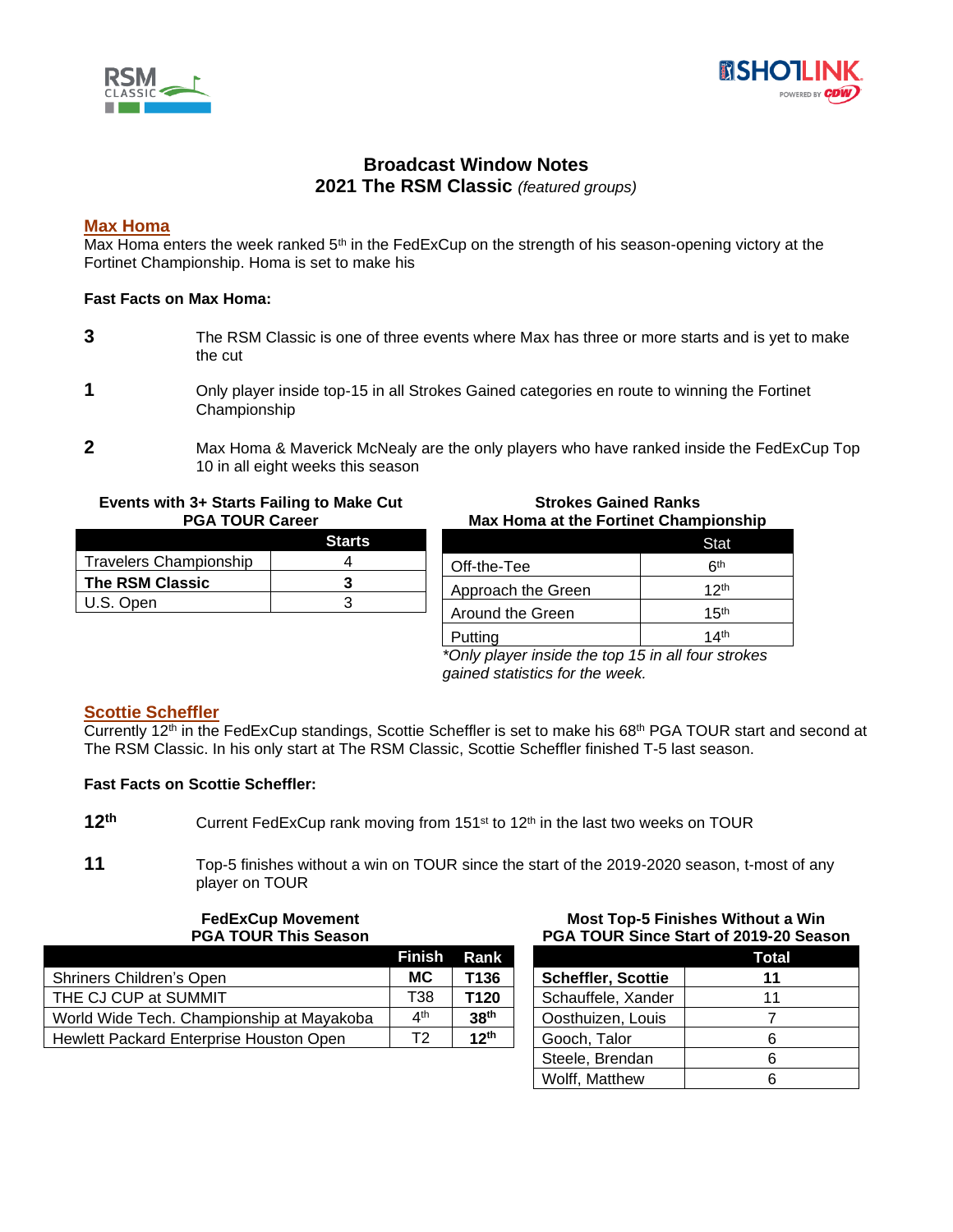



## **Louis Oosthuizen**

Currently 107<sup>th</sup> in the FedExCup standings and third in the International Presidents Cup standings, Louis Oosthuizen is set to make his third start of the 2021-22 PGA TOUR season and third at The RSM Classic (4th/2011 & CUT/2020).

#### **Fast Facts on Louis Oosthuizen:**

- **1 st** Louis led the TOUR in Strokes Gained: Putting last season going from T-121 in the 2017-18 PGA TOUR season
- **2 nd / 1 st** This season, Louis ranks second in Driving Accuracy hitting 74.1% of his fairways and first in Greens in Regulation hitting his mark 79.17% on approach shots

# **PGA TOUR Since 2017-18 Value Last Season +0.764 (1<sup>st</sup>)** 2019-20 | +0.258 (50<sup>th</sup>) 2018-19 +0.169 (T55) 2017-18 -0.026 (T121)

**Strokes Gained: Putting Performance** 

#### **Off the Tee & Approach the Green Performance PGA TOUR This Season**

|                         | Rank             |
|-------------------------|------------------|
| <b>SG: Off-the-Tee</b>  | 16 <sup>th</sup> |
| <b>Total Driving</b>    | 2 <sub>nd</sub>  |
| <b>Driving Accuracy</b> | 2 <sub>nd</sub>  |
| Greens in Regulation    | 1 <sub>st</sub>  |

## **Adam Scott**

14-time PGA TOUR winner is set to make his tournament debut at The RSM Classic and 353<sup>rd</sup> start of his PGA TOUR career. Adam Scott currently ranks 63<sup>rd</sup> in the FedExCup standings and is seventh in the International Presidents Cup standings.

- **15** Consecutive seasons qualifying for FedExCup Playoffs, one of only six players
- **3** Official PGA TOUR wins in Tournament debuts

#### **Qualifying for FedExCup Playoffs in Every Season**

|                  | <b>Total Seasons</b> |
|------------------|----------------------|
| Hoffman, Charley | 15                   |
| Mickelson, Phil  | 15                   |
| Watson, Bubba    | 15                   |
| Scott, Adam      | 15                   |
| Snedeker, Brandt | 15                   |
| Kuchar, Matt     | 15                   |

## **Best Finishes in Tournament Debuts**

|                                 | <b>Finish</b>   |
|---------------------------------|-----------------|
| 2004 Booz Allen Classic         | <b>WON</b>      |
| 2010 Valero Texas Open          | <b>WON</b>      |
| 2003 Deutsche Bank Championship | <b>WON</b>      |
| 2005 Genesis Invitational       | WON*            |
| 2019 Farmers Insurance Open     | 2 <sub>nd</sub> |
| 2015 CIMB Classic               | 2 <sub>nd</sub> |

\**unofficial win*

#### **Strokes Gained: Putting Last Four PGA TOUR Seasons**

| Value<br>Rank      |          |                  |
|--------------------|----------|------------------|
| <b>Last Season</b> | $+0.475$ | 18 <sup>th</sup> |
| 2019-2020          | $+0.269$ | 49 <sup>th</sup> |
| 2018-2019          | $+0.348$ | 31st             |
| 2017-2018          | $-0.285$ | T165             |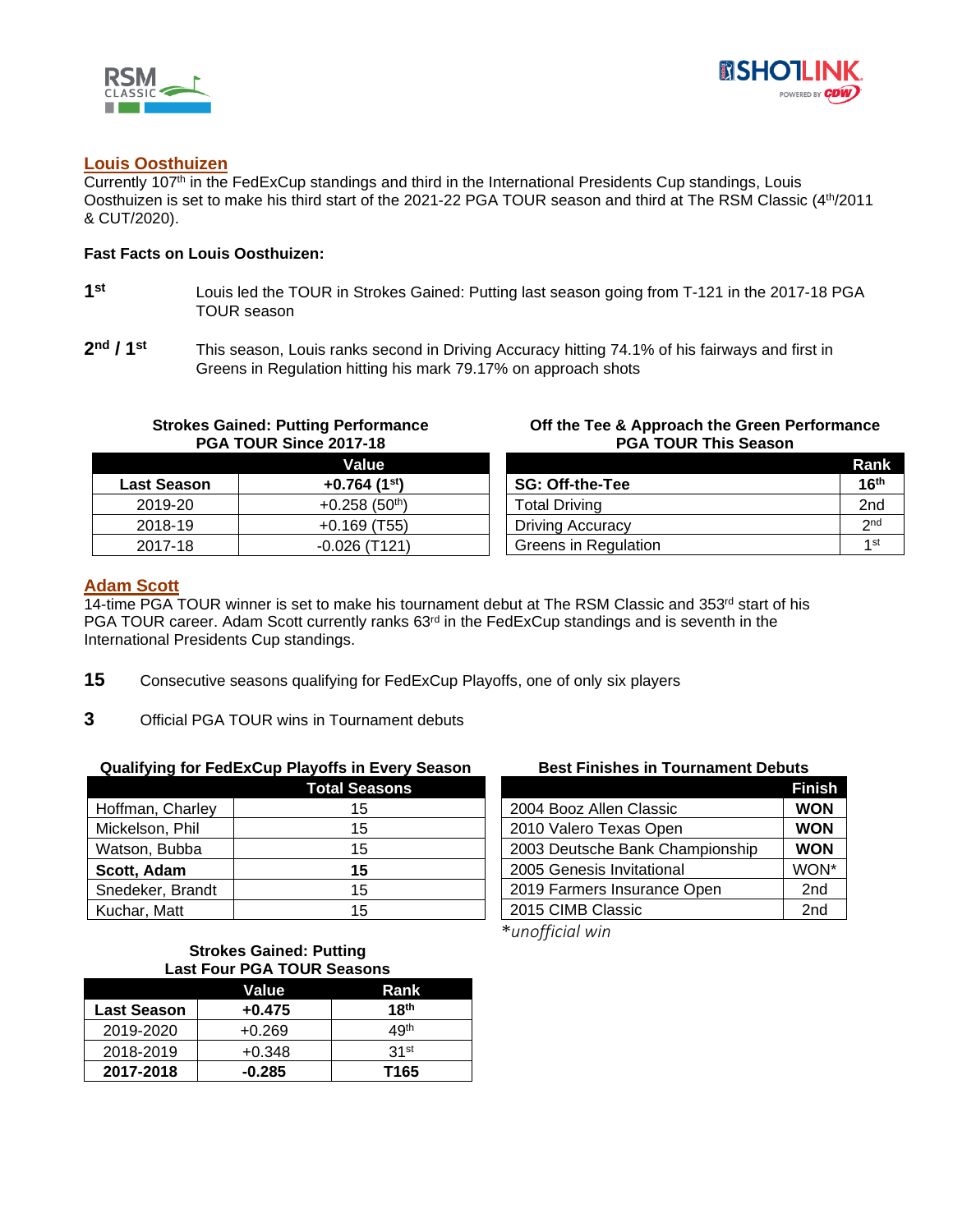



# **Cameron Smith**

Cameron Smith enters the week third on the International Presidents Cup Team standings behind Sungjae IM & Louis Oosthuizen. Finishing a career-best 14<sup>th</sup> in the FedExCup last season, Smith has three consecutive top-15 finishes on TOUR dating back to last season's TOUR Championship.

#### **Fast Facts on Cameron Smith:**

- **3** Cameron Smith is one of three players who have finished inside the Top-15 in each event played this season (min 2 starts)
- **9** Last season Cameron Smith was the ninth best putter on the PGA TOUR outperforming the field on average by a career-best +0.573 strokes per round on the greens.
- **61.5** The average number of holes played in-between 3-putts for Cameron Smith on the PGA TOUR last season. For comparison the TOUR average last season was 33.5 holes played per 3-putt.

#### Cameron Smith finished T9 in his first start at THE CJ CUP at SUMMIT & T15 at last weeks Hewlett Packard Enterprise Houston Open. **Top-15 Finish in Every Start PGA TOUR This Season** *(min 2 starts)* **Starts** Burns, Sam 4 Morikawa, Collin 2 Smith, Cameron 2

#### **Putting Performance Cameron Smith Last Season**

|                               | Rank             | Value    | TOUR Avg. |
|-------------------------------|------------------|----------|-----------|
| SG: Putting                   | 10 <sup>th</sup> | $+0.573$ |           |
| One-Putt Percentage           | 3 <sup>rd</sup>  | 44.85%   | 39.32     |
| 3-Putt Avoidance              | Т2               | 1.63%    | 2.98      |
| Putts Per Round               | 1st              | 27.76    | 29.01     |
| Putting from 4-8'             | 2 <sub>nd</sub>  | 77.74%   | 68.73     |
| Birdie or Better Conversion % | 1st              | 37.47%   | 30.23     |

Smith ranked T-2<sup>nd</sup> on TOUR last season for 3-putt avoidance. For the season, he had 24 total 3-putts in 1,476 holes played. This works out to a 3-putt once every 61.5 holes played which is nearly 2x better than the TOUR average of 33.5 holes played per 3-putt.

## **Joaquin Niemann**

Joaquin Niemann is set to make his 99<sup>th</sup> career start on TOUR and third at The RSM Classic. Joaquin currently ranks 46<sup>th</sup> in the FedExCup standings and is coming off back-to-back seasons qualifying for the TOUR Championship.

99<sup>th</sup> Joaquin Niemann is in search of his second PGA TOUR win in his 99<sup>th</sup> career start, the last player to win on his 99th start was Zach Johnson who is also in the field this week

| Last 5 Players to Win in their 99th Career Start on TOUR |
|----------------------------------------------------------|
|----------------------------------------------------------|

| 2007 Masters Tournament   | Johnson, Zach  |
|---------------------------|----------------|
| 2005 RBC Heritage         | Lonard, Peter  |
| 2000 PGA Championship     | Woods, Tiger   |
| 1994 Wyndham Championship | Springer, Mike |
| 1981 BMW Championship     | Fiori. Ed      |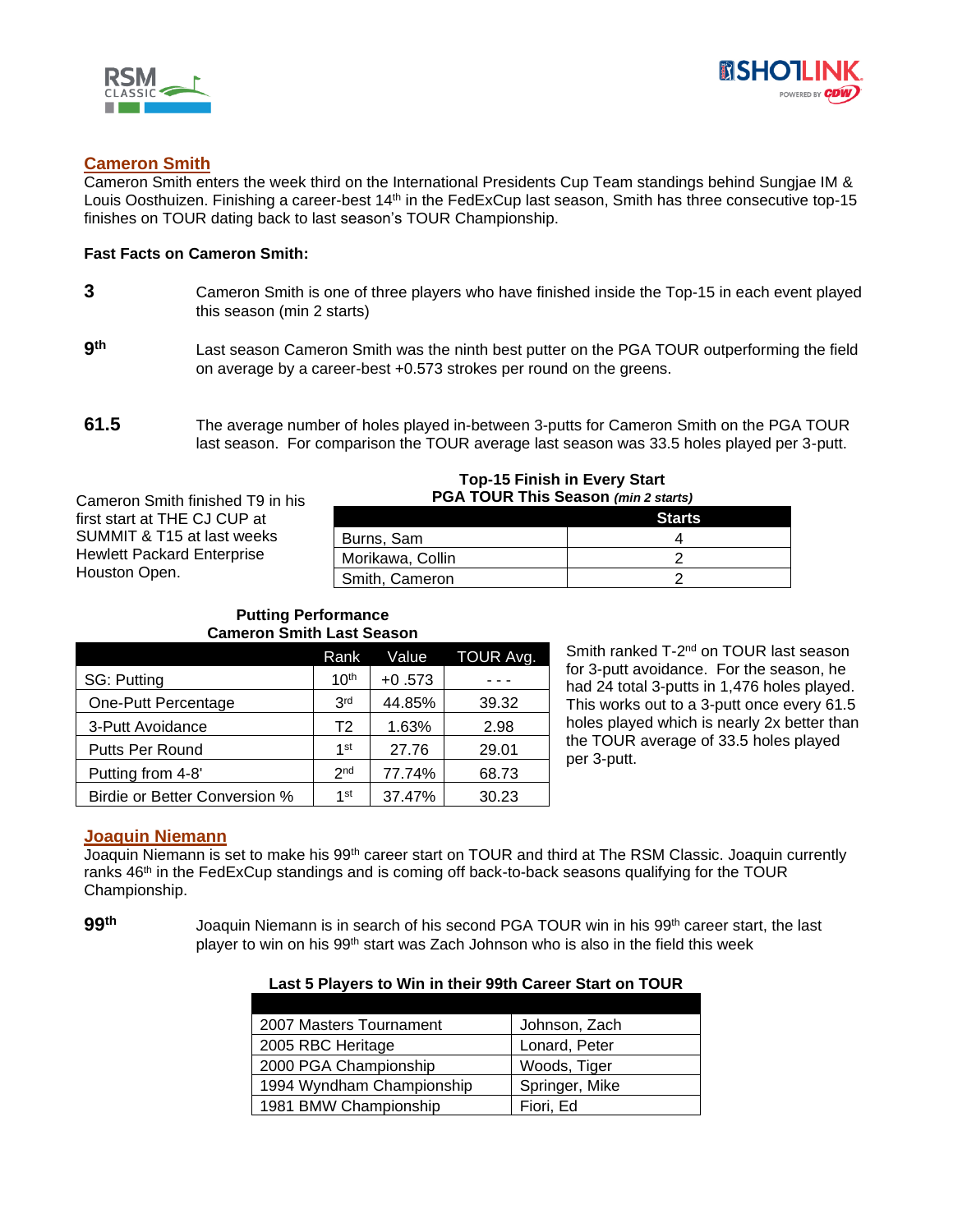



## **Harris English**

Harris English is coming off back-to-back TOUR Championship appearances in the FedExCup, 12<sup>th</sup> in 2020 & 18<sup>th</sup> in 2021. Harris is set to make his 10<sup>th</sup> start at the RSM Classic with his best finish coming last season T6.

#### **Fast Facts on Harris English:**

- **62** Harris English shot a final round 62 at the 2020 The RSM Classic, marking his lowest final round in his career on TOUR
- **2** Ranked second on TOUR in average feet of putts made per round last season with 82' 10"
- **T104/6 th** Converted 5% more birdies or better last season compared to the 2019-2020 PGA TOUR Season going from T104 to 6<sup>th</sup>

#### **Career Best Final Rounds PGA TOUR Career**

|                                                     | <b>Score</b> |
|-----------------------------------------------------|--------------|
| 2020 The RSM Classic                                | 62           |
| 2020 World Wide Technology Championship at Mayakoba | 63           |
| 2020 RBC Heritage                                   | 64           |
| 2019 Wyndham Championship                           | 64           |

#### **On the Green Ranks 2019-2020 vs. Last Season**

|                              |                  | 2019-20 Last Season |
|------------------------------|------------------|---------------------|
| SG: Putting                  | 18 <sup>th</sup> | 12 <sup>th</sup>    |
| <b>Putting Average</b>       | T61              | <b>gth</b>          |
| One-Putt Percentage          | T89              | <b>Rth</b>          |
| Putting Outside 25 Feet      | 60 <sup>th</sup> | 3rd                 |
| Avg. Feet of Putts Made      | T44              | 2 <sub>nd</sub>     |
| Birdie or Better Conversion% | T104             | 6 <sup>th</sup>     |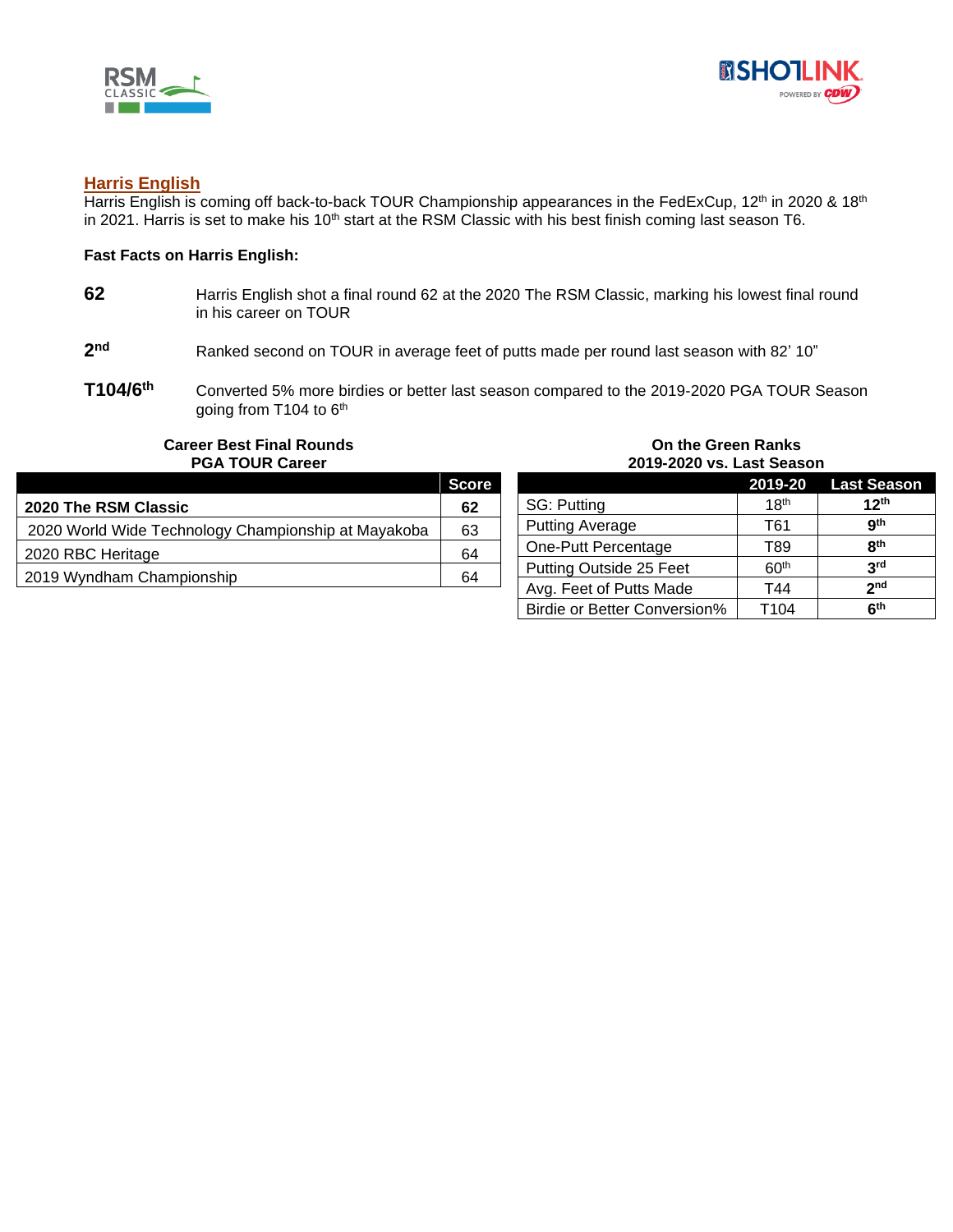



# **Kevin Kisner**

Kevin Kisner has one win (2015), five top 10s and six top-25 finishes in 10 previous starts at The RSM Classic. Kisner has qualified for the TOUR Championship in five of the last seven PGA TOUR seasons.

## **Fast Facts on Kevin Kisner:**

- **13** Has the most rounds of 66 or better at The RSM Classic (13)
- **-95** 95-under par at The RSM Classic, second-best score to par of any player at this event
- **1,152** has earned the most FedExCup points at this event since 2013 (1,152)
- **89.3%** has the third-best putt make percentage from inside 10 feet on TOUR since 2011. In this time frame, Kisner has made 89.3% of his putts from inside 10 feet (11,177 of 12,516).
- **31 of 31** Kisner went a perfect 31 for 31 (100%) in the final two rounds when putting from inside 10 feet en route to victory at The RSM Classic in 2015. Kisner is one of two winners of this event to not miss a putt inside 10 feet in the final two rounds (Ben Crane, 2011).

| <b>Most Rounds of 66 or Better</b><br><b>The RSM Classic</b> |       | <b>Most Under Par</b><br><b>The RSM Classic</b> |                     | <b>Most FedExCup Points</b><br>The RSM Classic Since 2013 |       |
|--------------------------------------------------------------|-------|-------------------------------------------------|---------------------|-----------------------------------------------------------|-------|
|                                                              | Total |                                                 | <b>Score to Par</b> |                                                           | Total |
| <b>Kevin Kisner</b>                                          | 13    | Webb Simpson                                    | $-100$              | Kisner, Kevin                                             | 1,152 |
| <b>Charles Howell III</b>                                    | 10    | <b>Kevin Kisner</b>                             | -95                 | Streb, Robert                                             | 1,070 |
| Webb Simpson                                                 | 10    | Chris Kirk                                      | -86                 | Kirk, Chris                                               | 822   |
| Chris Kirk                                                   | 9     | <b>Charles Howell III</b>                       | -84                 | Howell III, Charles                                       | 683   |
|                                                              |       | Zach Johnson                                    | -64                 | Simpson, Webb                                             | 634   |

## **Best Putting Inside 10 Feet PCT Since Start of 2011 PGA TOUR Season**

|                          | <b>PCT</b> |
|--------------------------|------------|
| McCarthy, Denny          | 89.6       |
| Hossler, Beau            | 89.4       |
| Kisner, Kevin            | 89.3       |
| Clark, Wyndham           | 89.2       |
| Im, Sungjae              | 89.1       |
| Bezuidenhout, Christiaan | 89.1       |
| Schauffele, Xander       | 89.1       |

## **Best Putting Inside 10 Feet in Final 2 Rds The RSM Classic Winners**

|                   | <b>Putt make PCT</b> |
|-------------------|----------------------|
| 2015 Kevin Kisner | 100.0                |
| 2011 Ben Crane    | 100.0                |
| 2014 Robert Streb | 96.9                 |
| 2013 Chris Kirk   | 93.3                 |
| 2020 Robert Streb | 91.9                 |
| 2017 Austin Cook  | 91.4                 |
| 2019 Tyler Duncan | 89.5                 |

*\*Min 750 Attempts*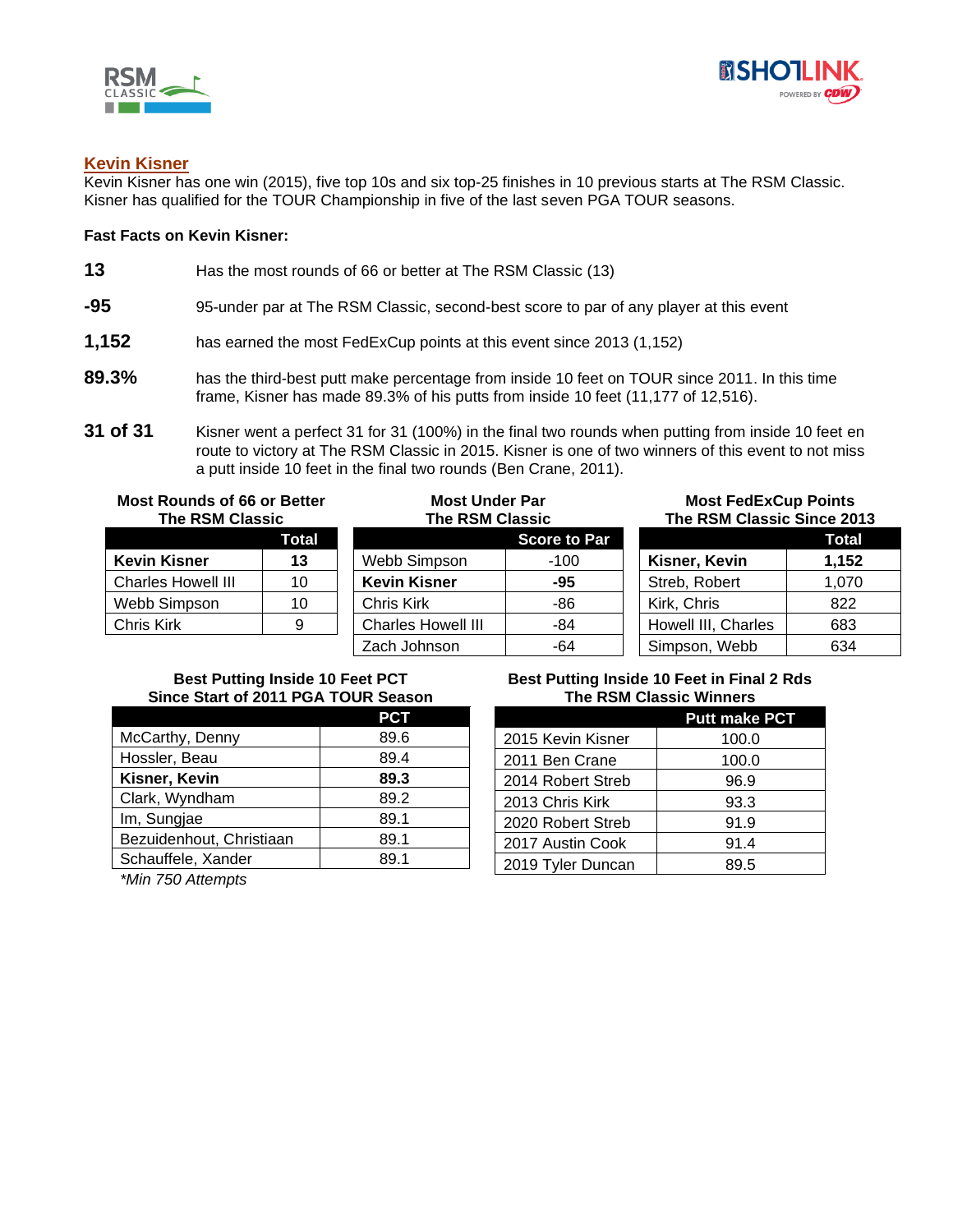



## **Robert Streb**

Two-time The RSM Classic champion (2014 & 2020), Robert Streb is set to make his eighth start at this event.

#### **Fast Facts about Robert Streb:**

- **14** One of 14 players with multiple wins in Fall Events since the start of the wrap-around schedule (2013-14)
- **35** Currently 35<sup>th</sup> in the FedExCup standings, marking his second highest position through week #8 of a PGA TOUR season (highest rank 2<sup>nd</sup> in 2014-15)
- **6** Streb went 6 years, 27 days between his first career TOUR win (2014 RSM Classic) and second career win (2020 RSM Classic), marking the longest time between a players first two career TOUR titles in the same event (since 1970).

# **Players With Multiple Wins in Fall Events PGA TOUR Since 2013-14**

|                      | Wins |                    | Wins. |
|----------------------|------|--------------------|-------|
| Thomas, Justin       | 4    | Johnson, Dustin    |       |
| Matsuyama, Hideki    | 2    | Kokrak, Jason      | 2     |
| Perez, Pat           | 2    | Champ, Cameron     | 2     |
| Moore, Ryan          | 2    | DeChambeau, Bryson |       |
| <b>Streb, Robert</b> | 2    | Steele, Brendan    |       |
| McIlroy, Rory        | 2    | Todd, Brendon      | 2     |
| Cantlay, Patrick     | 2    | Hovland, Viktor    |       |

## **Career Best FedExCup Finishes PGA TOUR Career**

|                    | Rank             |
|--------------------|------------------|
| 2014-15            | 18 <sup>th</sup> |
| <b>Last Season</b> | 60 <sup>th</sup> |
| 2016-17            | 63 <sup>rd</sup> |
| 2013-14            | 71st             |

## **Longest Time between First 2 Career PGA TOUR Titles In Same Event Since 1970**

| <b>Robert Streb</b>    | 2014 & 2020 The RSM Classic               | 6 years, 27 days            |
|------------------------|-------------------------------------------|-----------------------------|
| Dave Eichelberger      | 1971 & 1977 Milwaukee                     | 5 years, 11 months, 22 days |
| <b>Brian Henninger</b> | 1994 & 1999 Sanderson Farms Championship  | 5 years, 3 months, 14 days  |
| <b>Calvin Peete</b>    | 1979 & 1982 Milwaukee                     | 2 years, 11 months, 26 days |
| J.B. Holmes            | 2006 & 2008 Waste Management Phoenix Open | 1 year, 11 months, 29 days  |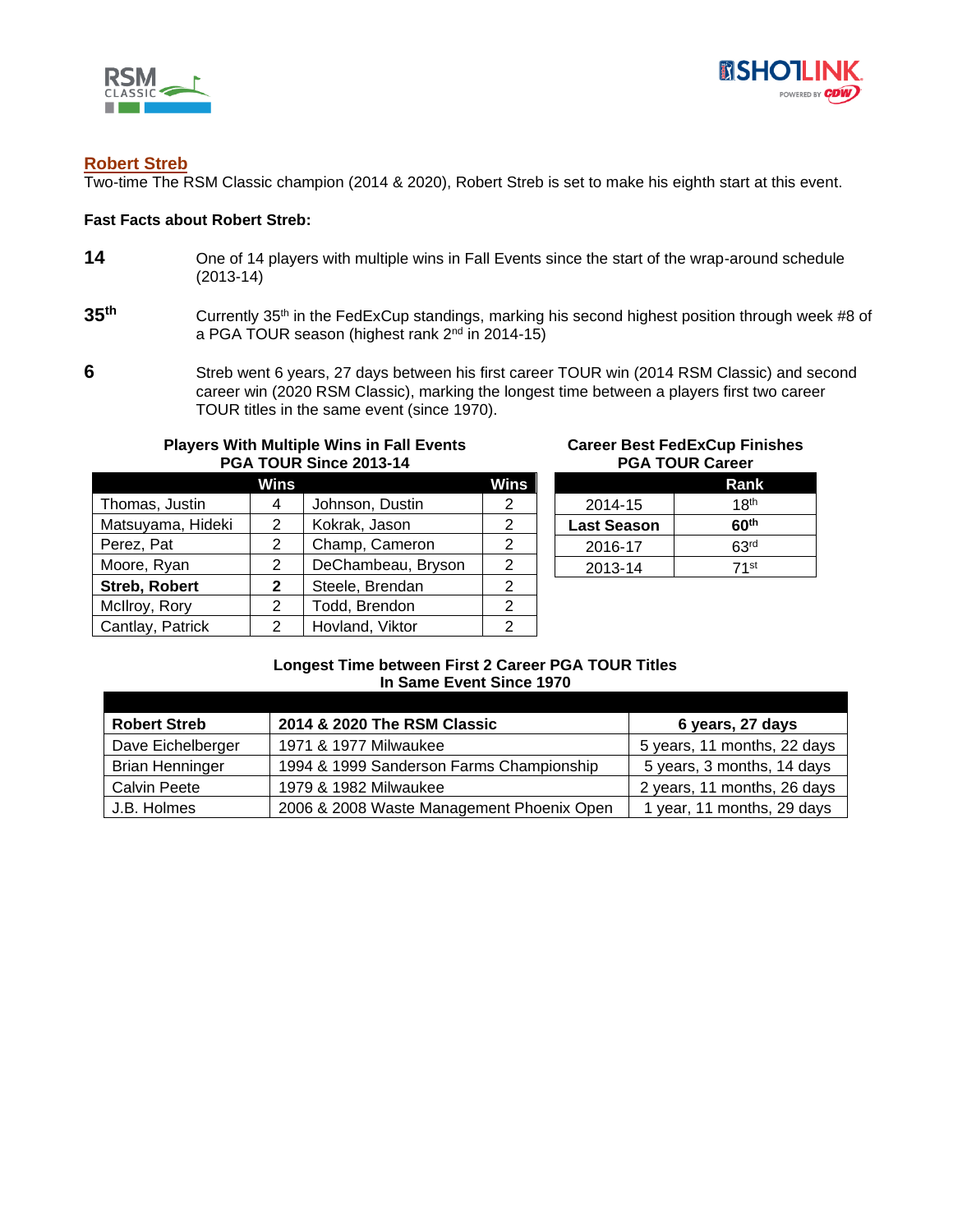



## **Webb Simpson**

Seven-time PGA TOUR winner Webb Simpson is set to make his 10<sup>th</sup> start at The RSM Classic and 322nd of his PGA TOUR career.

#### **Fast Facts about Webb Simpson:**

- **3** Has the most rounds of 63 or better at The RSM Classic (3) **2** Only player with multiple runner-up finishes at this event (2011 & 2018) and is one of two events where Simpson has two or more top-three finishes without a win (The RSM Classic (3) & Sentry  $TOC(2)$ **9** Consecutive cuts made, longest active streak of any player (Simpson has never missed the cut at this event)
- **-100** Is a combined 100-under par in his career at The RSM Classic, 5 strokes better than the next best player
- **67.35** Webb Simpson has the best Scoring Average at this event of players with 10 or more rounds played. Simpson has a 67.35 stroke average in 34 rounds at The RSM Classic with 32 of his 34 rounds at par or better.

# **Best Scoring Average The RSM Classic Since**

|                | Avq   |
|----------------|-------|
| Simpson, Webb  | 67.35 |
| Kisner, Kevin  | 67.56 |
| Conners, Corey | 67.67 |
| Furyk, Jim     | 67.72 |
| Toms, David    | 67.78 |
| Cook, Austin   | 67.79 |

*\*Min 10 Rds*

# **Most Under Par The RSM Classic**

|                           | <b>Score to Par</b> |
|---------------------------|---------------------|
| Simpson, Webb             | -100                |
| <b>Kevin Kisner</b>       | -95                 |
| <b>Chris Kirk</b>         | -86                 |
| <b>Charles Howell III</b> | -84                 |
| Zach Johnson              | -64                 |

#### **Most Rounds of 63 or Better The RSM Classic**

|                  | # of Rds      |
|------------------|---------------|
| Simpson, Webb    | 3             |
| Streb, Robert    | 2             |
| Kisner, Kevin    | $\mathcal{P}$ |
| Rodgers, Patrick | 2             |
| Cink, Stewart    | 2             |
| Cauley, Bud      | 2             |
| Crane, Ben       | 2             |